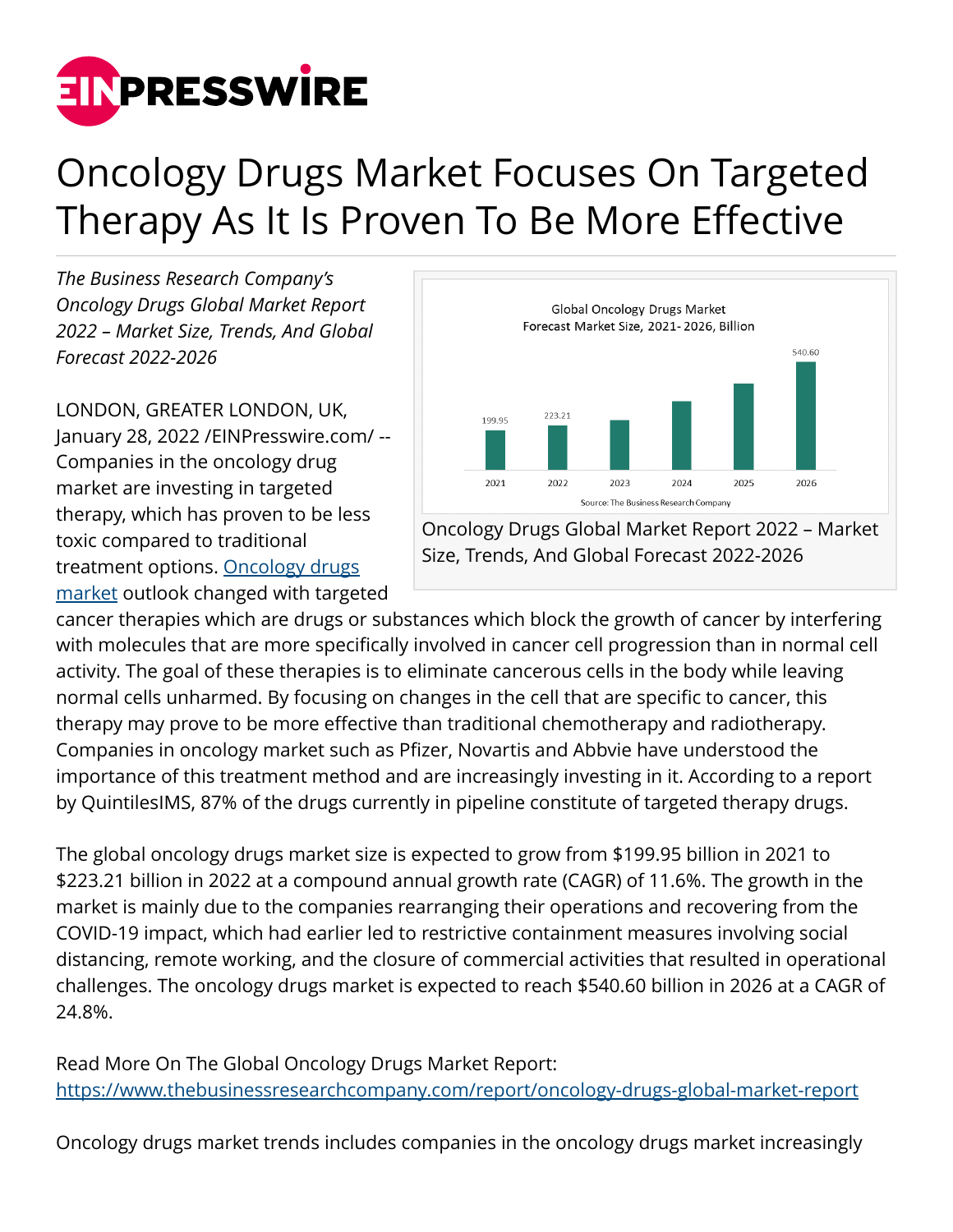investing in technologies such as artificial intelligence (AI) to save time and reduce research and development costs. AI is the simulation of human intelligence processes by machines, especially computer systems, which has the potential to surpass human intelligence levels. This technology helps to analyze large sets of chemical and biological data to identify potential drug candidates with higher success rates and at a quicker pace when compared to human analysis. The technology also helps in speeding up the patient recruitment process by matching cancer patients with the most relevant clinical trials, thus lowering clinical trial costs. Major oncology drug manufacturers such as Roche, Pfizer and Johnson and Johnson have already invested in AI technologies to reduce time taken and costs incurred for drug development. For example, Johnson and Johnson has recently entered into an agreement with BenevolentAI, a UK-based start-up, to mine data for designing new oncology drugs.

Major players covered in the global oncology drugs industry are F. Hoffmann-La Roche Ltd, Novartis AG, Gilead Sciences Inc, Bayer AG, and Takeda Pharmaceuticals.

North America was the largest region in the oncology drugs market in 2021. The Middle East is expected to be the fastest growing region in the forecast period The regions covered in the oncology drugs market report are Asia-Pacific, Western Europe, Eastern Europe, North America, South America, Middle East and Africa.

TBRC's global oncology drugs market analysis report is segmented by type into lung cancer drugs, pancreatic cancer drugs, breast cancer drugs, prostate cancer drugs, ovarian cancer drugs, colorectal cancer drugs, gastric cancer drugs, kidney cancer drugs, brain tumor drugs, thyroid cancer drugs, skin cancer drugs, bladder cancer drugs, cervical cancer drugs, blood cancer drugs, others (Kaposi sarcoma, aids-related lymphoma, anal cancer, bone cancer, retinoblastoma, testicular cancer, hepatocellular (liver) cancer, mouth cancer, neuroblastoma), by distribution channel into hospital pharmacies, retail pharmacies/ drug stores, others, by route of administration into oral, parenteral, others, by drug classification into branded drugs, generic drugs, by mode of purchase into prescription-based drugs, over-the-counter drugs.

[Oncology Drugs Global Market Report 2022](https://www.thebusinessresearchcompany.com/report/oncology-drugs-global-market-report) – By Type (Lung Cancer Drugs, Pancreatic Cancer Drugs, Breast Cancer Drugs, Prostate Cancer Drugs, Ovarian Cancer Drugs, Colorectal Cancer Drugs, Gastric Cancer Drugs, Kidney Cancer Drugs, Brain Tumor Drugs, Thyroid Cancer Drugs, Skin Cancer Drugs, Bladder Cancer Drugs, Cervical Cancer Drugs, Blood Cancer Drugs, Others (Kaposi Sarcoma, AIDS-Related Lymphoma, Anal Cancer, Bone Cancer, Retinoblastoma, Testicular Cancer, Hepatocellular (Liver) Cancer, Mouth Cancer, Neuroblastoma)), By Distribution Channel (Hospital Pharmacies, Retail Pharmacies/ Drug Stores), By Route Of Administration (Oral, Parenteral), By Drug Classification (Branded Drugs, Generic Drugs), By Mode Of Purchase (Prescription-Based Drugs, Over-The-Counter Drugs) – Market Size, Trends, And Global Forecast 2022-2026 is one of a series of new reports from The Business Research Company that provides a oncology drugs market overview, forecast oncology drugs market size and growth for the whole market, oncology drugs market segments, geographies, oncology drugs market trends, oncology drugs market drivers, restraints, leading competitors' revenues, profiles, and market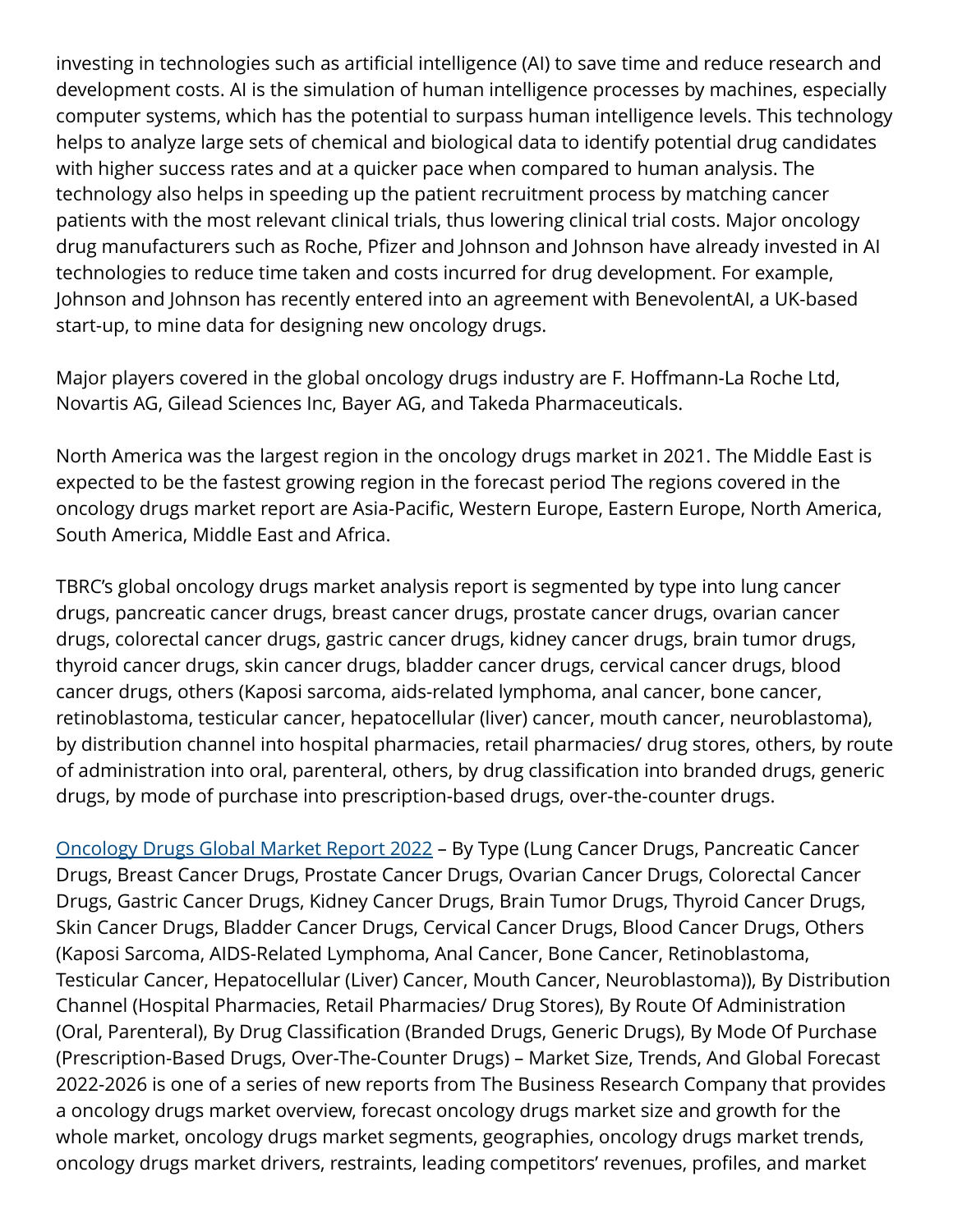shares.

Request For A Sample Of The Global Oncology Drugs Market Report: <https://www.thebusinessresearchcompany.com/sample.aspx?id=3616&type=smp>

Not what you were looking for? Here is a list of similar reports by The Business Research Company:

Oncology Biosimilars Global Market Report 2021 - COVID-19 Growth And Change [https://www.thebusinessresearchcompany.com/report/oncology-biosimilars-market-global](https://www.thebusinessresearchcompany.com/report/oncology-biosimilars-market-global-report)[report](https://www.thebusinessresearchcompany.com/report/oncology-biosimilars-market-global-report)

Oncology Molecular Diagnostics Global Market Report 2021 - COVID-19 Growth And Change [https://www.thebusinessresearchcompany.com/report/oncology-molecular-diagnostics-global](https://www.thebusinessresearchcompany.com/report/oncology-molecular-diagnostics-global-market-report-2020-30-covid-19-growth-and-change)[market-report-2020-30-covid-19-growth-and-change](https://www.thebusinessresearchcompany.com/report/oncology-molecular-diagnostics-global-market-report-2020-30-covid-19-growth-and-change)

Oncology Devices Global Market Report 2021 - COVID-19 Growth And Change [https://www.thebusinessresearchcompany.com/report/oncology-devices-global-market-report-](https://www.thebusinessresearchcompany.com/report/oncology-devices-global-market-report-2020-30-covid-19-growth-and-change)[2020-30-covid-19-growth-and-change](https://www.thebusinessresearchcompany.com/report/oncology-devices-global-market-report-2020-30-covid-19-growth-and-change)

## About [The Business Research Company?](https://www.thebusinessresearchcompany.com/)

The Business Research Company is a market research and intelligence firm that excels in company, market, and consumer research. It has over 200 research professionals at its offices in India, the UK and the US, as well a network of trained researchers globally. It has specialist consultants in a wide range of industries including manufacturing, healthcare, financial services and technology.

Read more about us at [https://www.thebusinessresearchcompany.com/about-the-business](https://www.thebusinessresearchcompany.com/about-the-business-research-company.aspx)[research-company.aspx](https://www.thebusinessresearchcompany.com/about-the-business-research-company.aspx)

Call us now for personal assistance with your purchase: Europe: +44 207 1930 708 Asia: +91 88972 63534 Americas: +1 315 623 0293 Email: info@tbrc.info

Check out our: LinkedIn: <https://bit.ly/3b7850r> Twitter:<https://bit.ly/3b1rmjS> YouTube: [https://www.youtube.com/channel/UC24\\_fI0rV8cR5DxlCpgmyFQ](https://www.youtube.com/channel/UC24_fI0rV8cR5DxlCpgmyFQ) Blog: <http://blog.tbrc.info/>

Oliver Guirdham